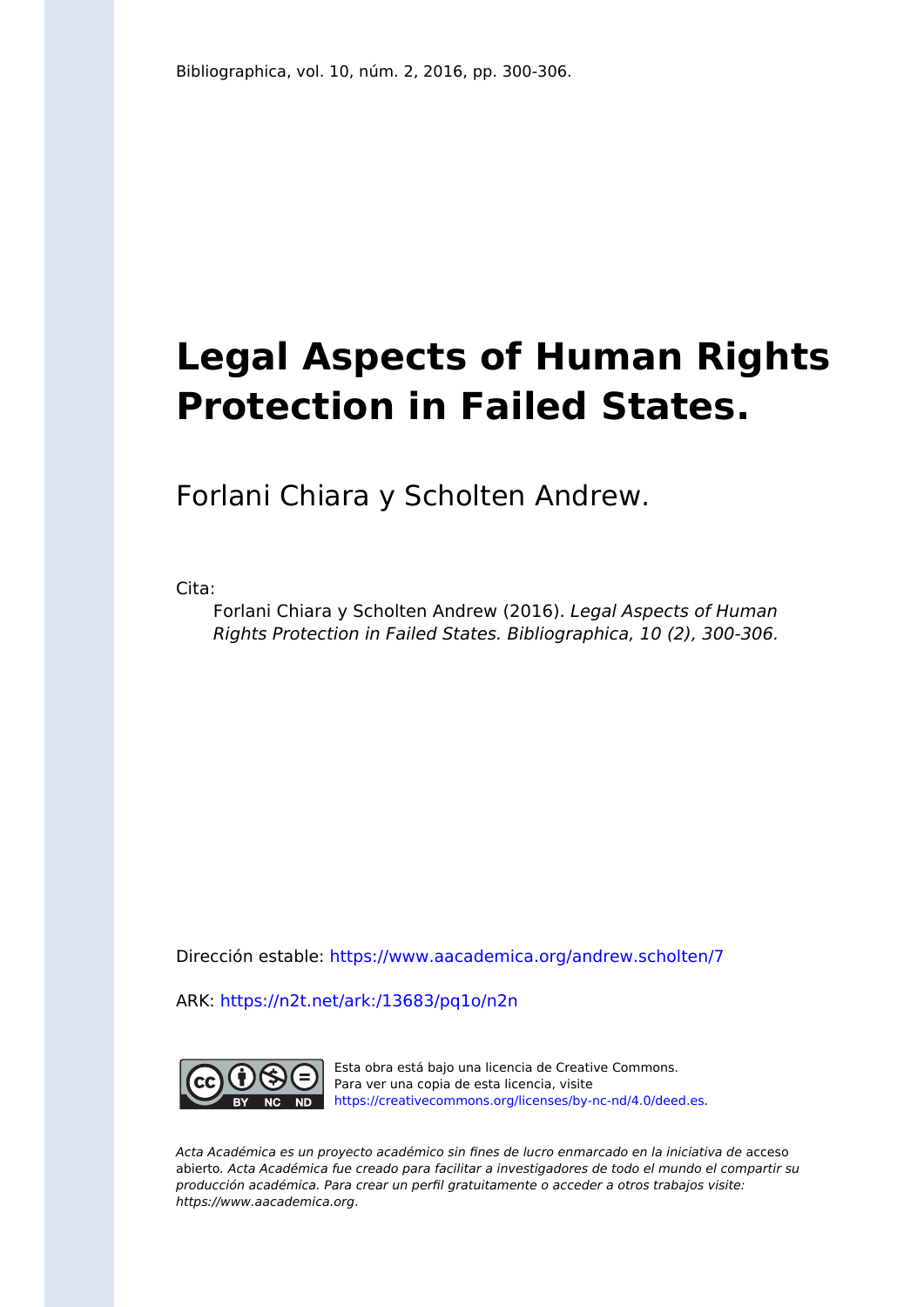## **Legal Aspects of Human Rights Protection in Failed States**



**Milano, 2016**